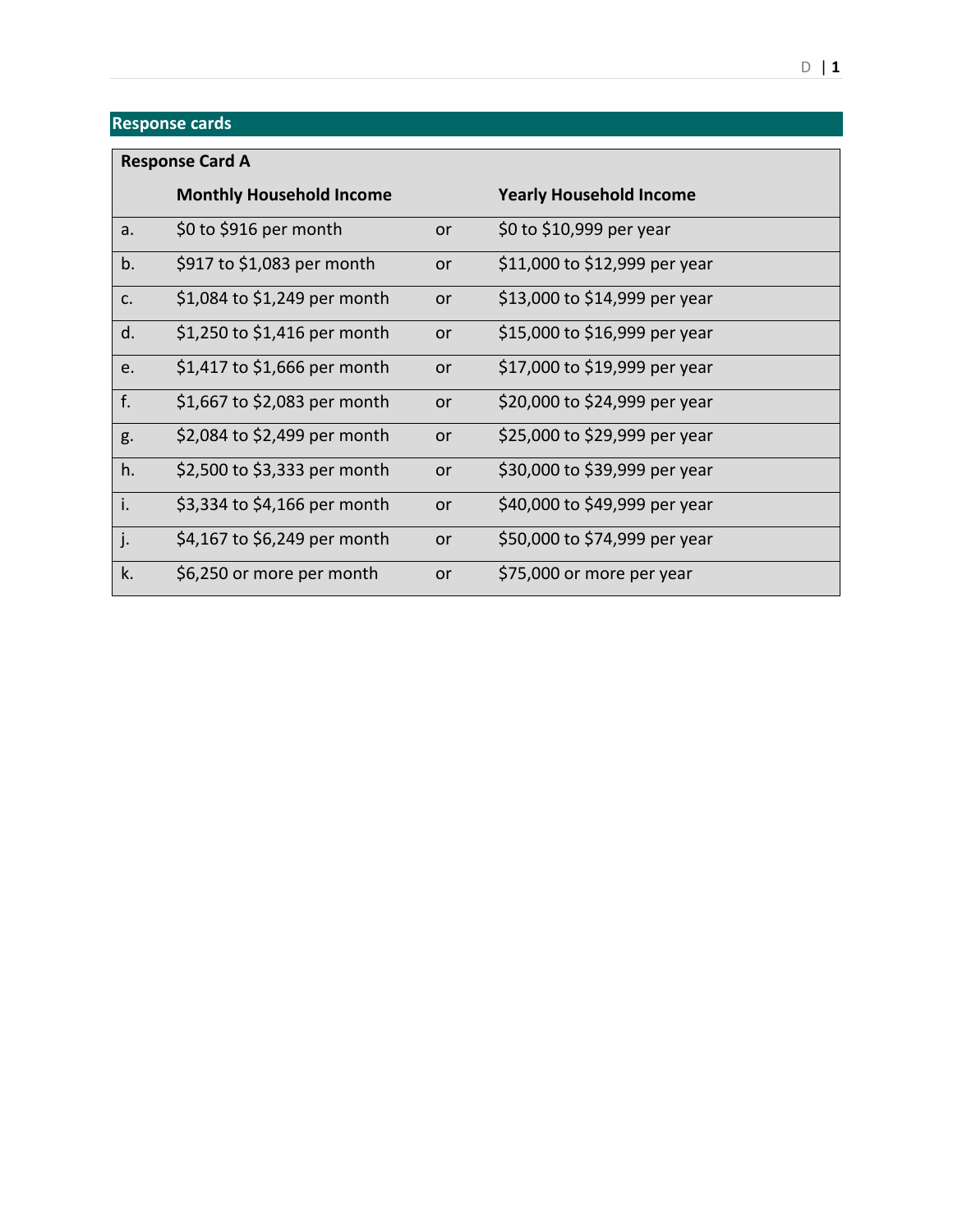## **Response Card B**

Extremely

Quite a bit

Somewhat

A little bit

Not at all

## **Response Card C**

None of the time

A little of the time

About half of the time

Most of the time

All of the time

## **Response Card D**

Never

Rarely

About half of the time

Most of the time

Always

## **Response Card E**

Not at all

Several days

More than half the days

Nearly every day